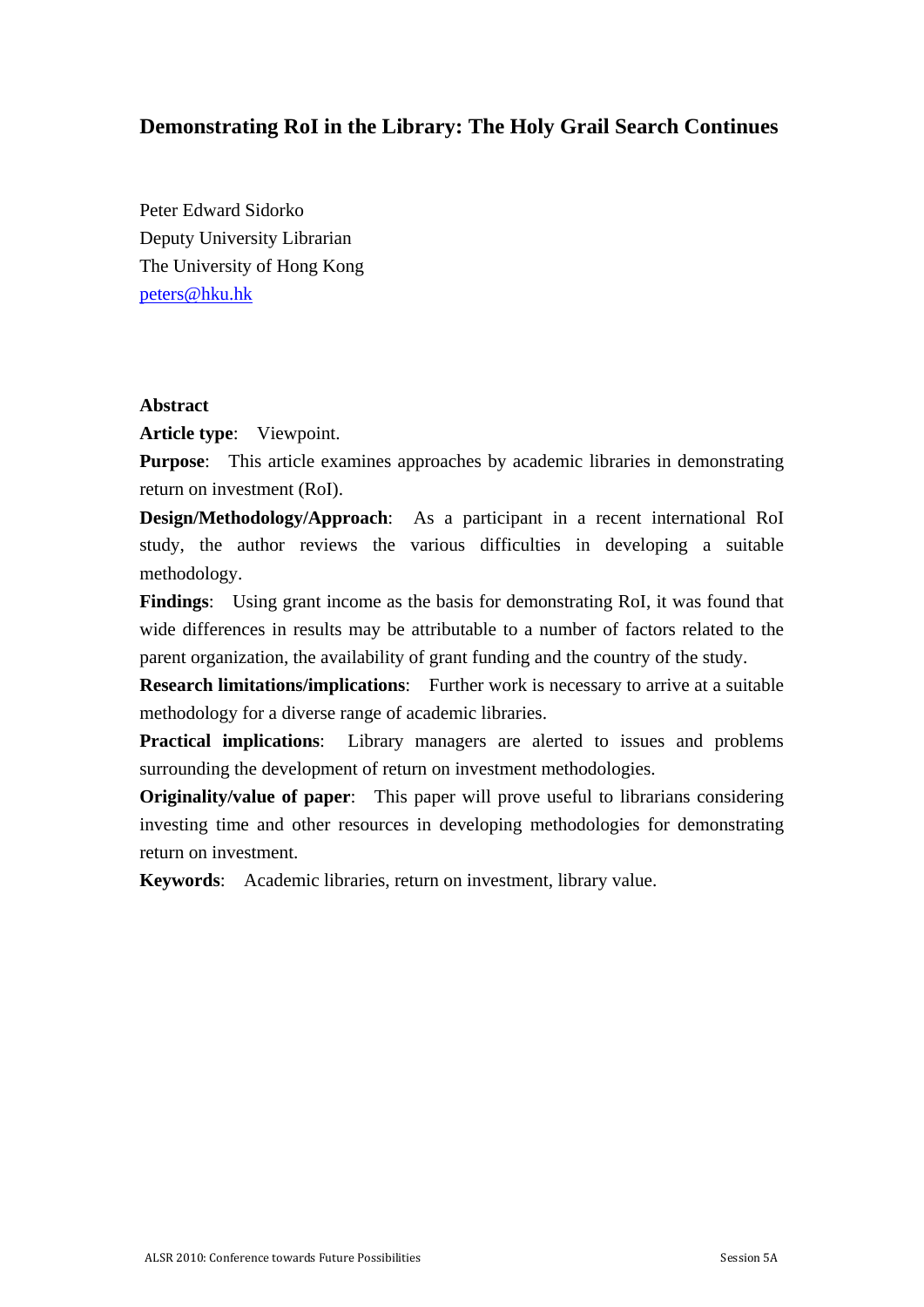*Holy Grail:* A difficult or near-impossible goal that would prove to be a major benefit ... (Wiktionary, 2009)

#### **Tough times, tough measures**

"Frankly, funding needs to flow into other aspects of the academic program" (Kolowich, 2009: citing Daniel Greenstein, Vice Provost for Academic Planning and Programs at the University of California System). Current budget predictions for libraries do not present a positive picture. While the year 2009 saw the biggest global recession since the 1930's, the impact of this recession on libraries is expected to be less than one might well imagine. A recent global telephone survey at 495 libraries has produced a result that indicates that materials budgets are predicted to drop by 1.2% (GfK NOP Market Research, 2009: 2) and overall library budgets set to decrease by 0.9% (ibid: 3).

Notwithstanding the seemingly small decline, the effect of such a reduction is of course greater than the 1.2% might suggest, yet what measures will librarians adopt in order to alleviate the effect of this reduction? In the same telephone survey, librarians identified ways in which they would deal with the recession. Three broad categories were identified, being "a) Acquiring additional funds, b) Demonstrating the value of library to stakeholders, and c) introducing cost controls" (ibid: 7). Interestingly, overall less than 20% of respondents identified "demonstrating the value of the library to stakeholders in order to combat recession" (ibid) as a strategy they would likely adopt. Academic librarians are the most likely group to introduce "cost controls" (85%) as well as finding additional funds (40%) but they rank the "value" card as the lowest.

It is perhaps not so surprising that demonstrating the value of the library to stakeholders is ranked as the least likely strategy to be adopted. The reasoning behind this reluctance is most likely related to one or more of three fundamental concerns: (i) there is great complexity in making such a successful demonstration; (ii) the expected rate of success is too low; and, (iii) there is no proven mechanism or formula that can be readily adopted. Yet during stringent economic times when competition for shrinking budgets is increasingly vigorous, libraries must work harder in addressing these 3 concerns otherwise the belief that "funding needs to flow into other aspects of the academic program" (Kolowich, 2009) will reign. With a view to at least partially addressing the latter of these three, a number of RoI studies for libraries have been undertaken in recent years.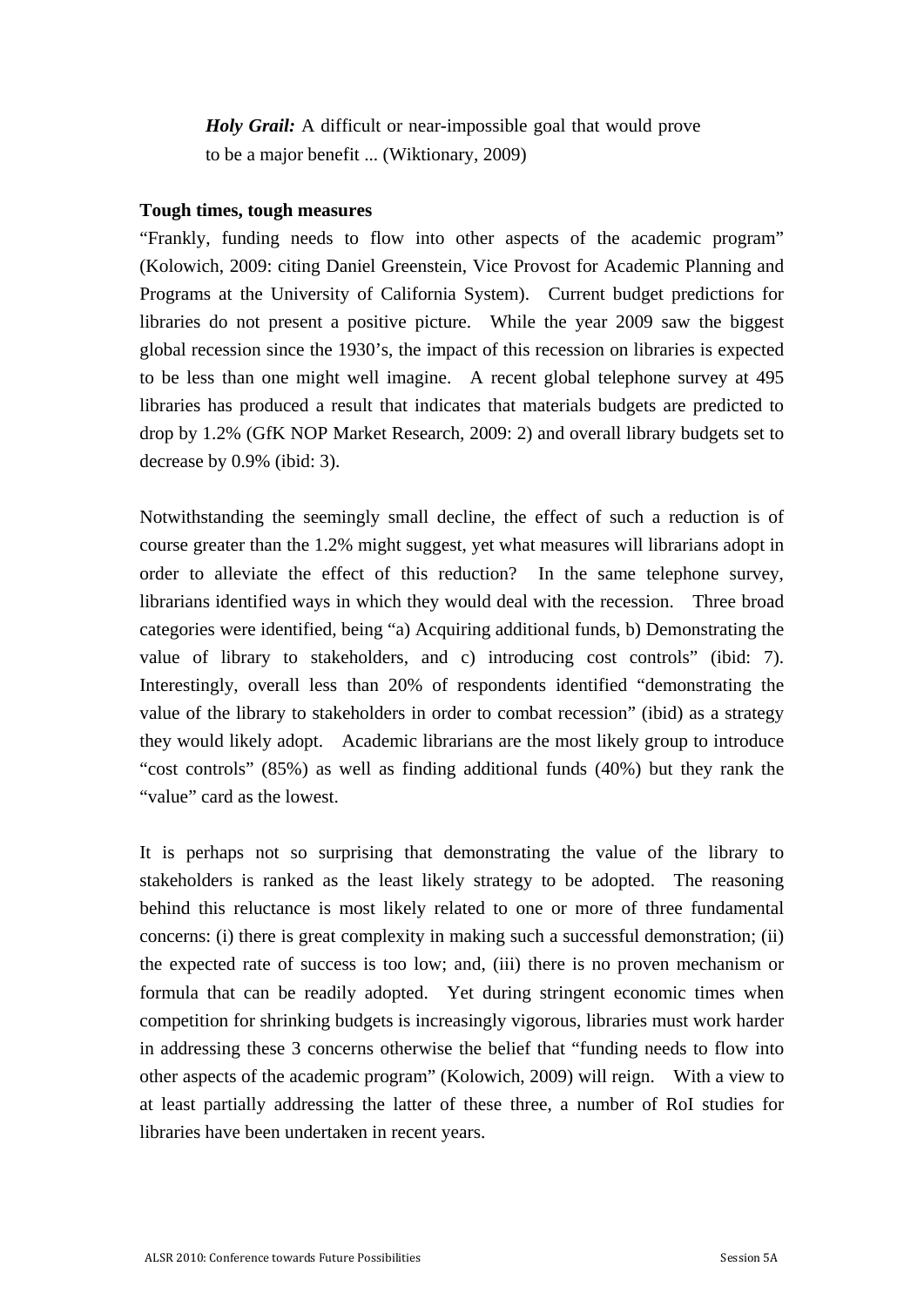Of course the global economic crisis is not singularly to blame for reductions in library funding. Adverse perceptions that extend beyond the need to prioritise funding to more important programs have been with us for some time. The high profile case of the University of Wales, Bangor (UWB) sent a rush of outrage from librarians across the globe. A consultation document recommended a dramatic downsizing of library staff that focused on reducing 6 of the 7 existing subject librarian positions and eliminating 3 section heads which comprised a whole tier of management. The justification for this approach was based on the fact that "the support…from the qualified subject librarians is *hard to justify in value-for-money terms* (emphasis added) at a time when the process of literature searches is substantially de-skilled by online bibliographical resources" (Wright, 2007). Such perceptions are of course not isolated, and while the end result at Bangor was less drastic as first proposed, there is a salient message for all librarians to continuously highlight the value that their libraries bring to their parent organisations.

#### **Past studies**

Ever the resourceful optimists, librarians have strived to establish formulae/protocols/mechanisms/methodologies etc for demonstrating to stakeholders the value that a library provides to its constituents. One such approach has been to adopt a return on investment (RoI) methodology that can be used to clearly explain to administrators, in terms that they understand and indeed appreciate, the monetary value that they receive from their investment in library resources, services and facilities. In other words, for every dollar invested in the library, the library generates x dollars in return. When  $x > 1$ , a positive return is demonstrated. This seemingly simple approach has had only limited success in being applied for the reasons I have already stated. In 2008, Elsevier published its White Paper *University investment in the library: What's the return? A case study at the University of Illinois at Urbana-Champaign (UIUC)* (Luther, 2008). This in itself was a ground-breaking work that, for the first time, sought to establish a link between library resources and successful grant applications by faculty. This report also provides a useful analysis of earlier studies into cost/benefit analyses of libraries but as the report noted "there were no models for calculating a return on investment (ROI) in academic libraries" (Luther, 2008: 3) and in that sense it is even more ground-breaking.

Among the reports examined was the substantial Americans for Libraries Council's *Worth Their Weight: An assessment of the evolving field of library valuation* (Imholz & Arns, 2007) which in itself provided an array of methodologies, albeit targeted at public libraries. Many of the methodologies in this report yielded a \$3 to \$6 RoI for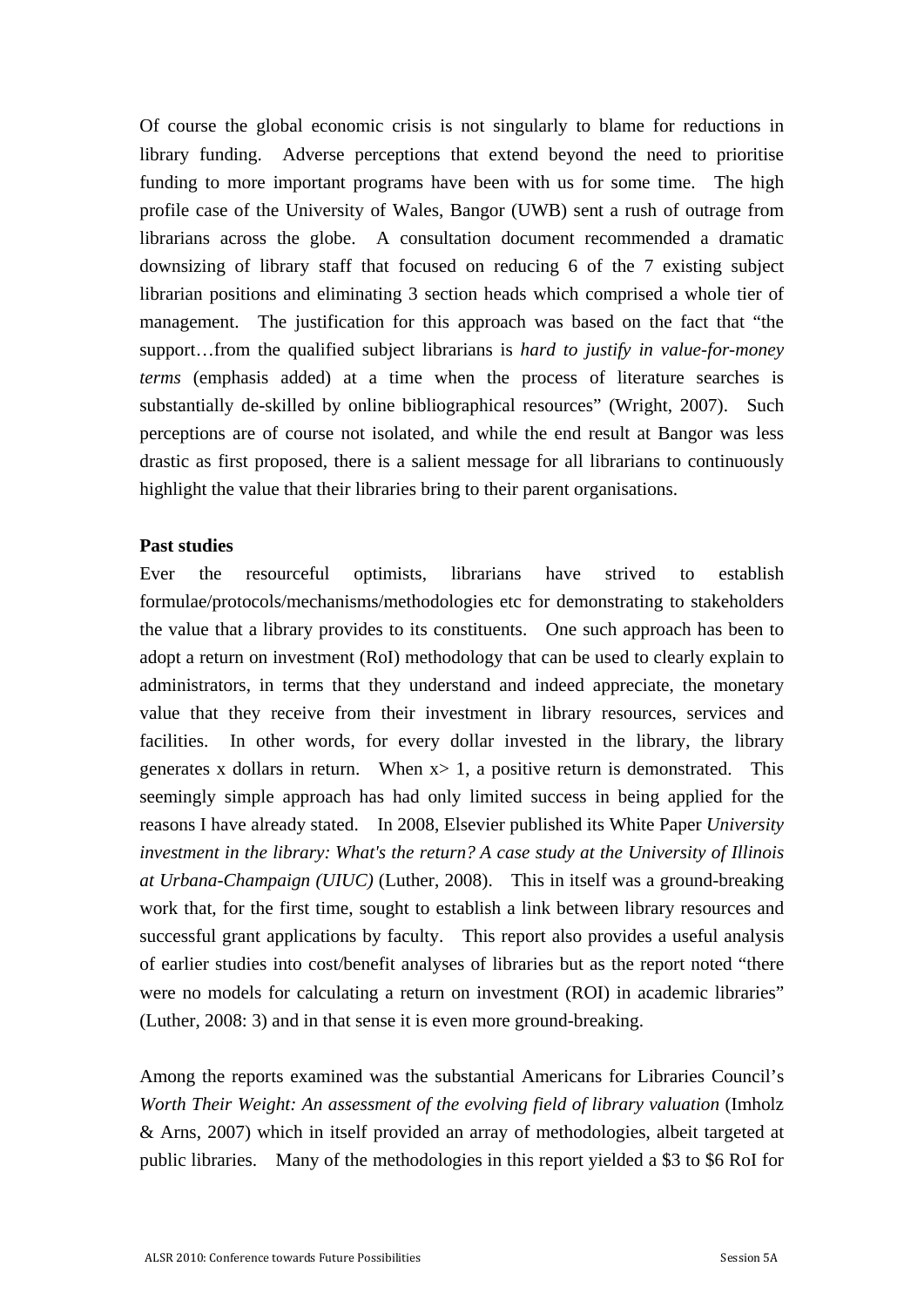every \$1 invested in those libraries. While notably US-centric, the Elsevier White Paper did not include reference to the British Library's *Measuring our Value* (British Library, 2003a) which forms part of the Library's broader strategy *Increasing our Value* (British Library, 2003). The methodology adopted in this report was the *Contingent Valuation* method, a quantitative methodology used by the UK Government, the World Bank and the OECD and supported by Nobel Prize winning economists Kenneth Arrow and Robert Solow. It was found that for every £1 of public funding the British Library receives annually,  $\&$  4.40 is generated for the UK economy and that If the British Library did not exist, the UK would lose £280m of economic value per annum (ibid).

#### **The UIUC study (Phase I)**

The Elsevier White Paper was the culmination of a research project which germinated in 2006 and comprised a team that included input from publishers, librarians, researchers and economists. The study attempted to quantify the return on the investments that the University of Illinois at Urbana-Champaign (UIUC) had placed in its library with a particular focus on the library's role in securing grants in the externally funded research process. While the methodology is quite complex, put simply the hypothesis was that a certain percentage of faculty use citations from the library to help them with their grant applications and faculty believe that doing this is, to varying degrees, important in the process. Coupled with other factors such as grant proposal success rate, average grant income, number of grants expended and the value of the library materials budget, a formula was devised to provide a dollar figure in grant income for each \$1 invested in library resources (RoI). For the UIUC the RoI was found to be \$4.38, in other words for every \$1 the University invested in the library, \$4.38 in grant income was generated. This figure bears a striking resemblance to the British Library's  $\& 4.40$ , even though different approaches were adopted and the UIUC study was limited to only one aspect, namely grant success.

While the study and its outcomes are well documented in the White Paper itself as well as elsewhere (Kaufman, 2008, 2008a; Kaufman & Watstein, 2008), and so will not be a focus here, it is important to note from the study that it was "limited to grant income and does not address the value of resources to faculty in conducting their research or teaching" (Luther, 2008: 4) or for that matter the value of the library to students in their learning or to the community in terms of knowledge exchange, and so on. This in itself is no criticism of the study but does serve to highlight the complexity of the environment in which academic libraries exist and by extension the difficulty they face in providing any comprehensive RoI.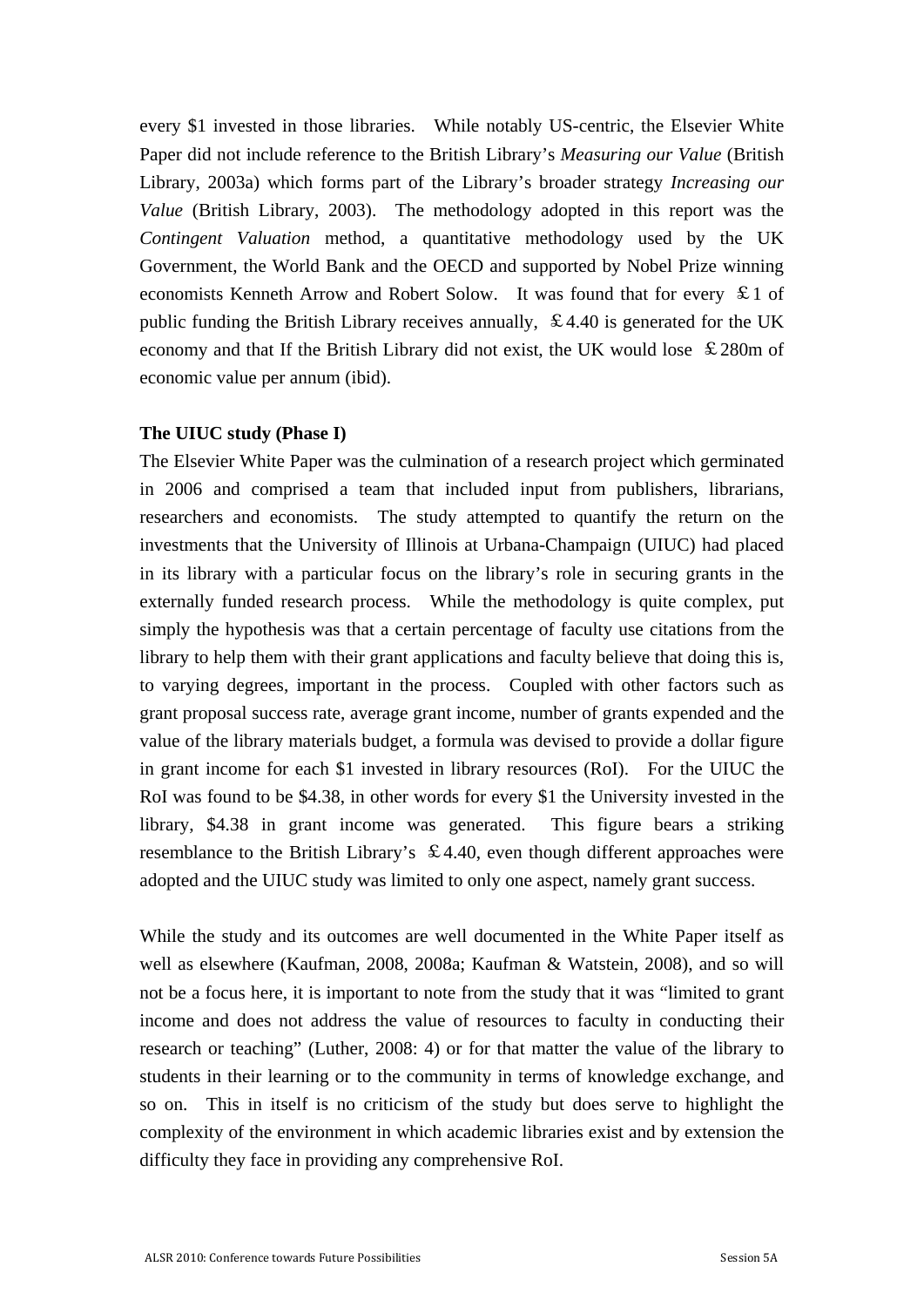#### **The International study (Phase II)**

In the Elsevier White Paper (Luther, 2008) it was noted that "It would be interesting to replicate the survey at other universities to determine if the factors incorporated into the model vary, and to identify the ROI for a range of institutions" (ibid: 4). Phase 2 of the study attempted just that. Phase II of the study expanded the methodology to eight institutions in eight countries in order to assess the applicability of the Phase I methodology to academic libraries globally. Libraries were recruited from Africa, Asia, Oceania, North America and Western Europe. The study once again adopted a triangulated approach but with a minor revision to the RoI formula used in Phase 1. The methodology and formula was constructed around: (i) a survey of faculty members; (ii) data collection (covering a 10 year span), and; (iii) interviews with senior faculty and administrators. Essentially, in perhaps over-simplistic terms, the formula adopted was: (grant funding received with the library's help) *divided by* (the library budget). The full formula used for the eight libraries in the study is reproduced below.

 $\frac{1}{n}$  number of grant awards  $\times$  % of faculty who say citations are important to grant awards<br> $\frac{1}{n}$  number of grant proposals  $\times$  % of proposals that include citations obtained through library,  $\times$ average size of grant x number of grants expended in one year total library budget

Formula used to measure library RoI in grants

While the Elsevier White Paper into Phase II is still in draft form (Tenopir, et. al, 2010), it can be noted that the tentative results for the eight institutions and the new calculation, using the revised formula, for the UIUC Library are depicted in the following table.

| University |      |              | Univ.   Univ.   Univ.   Univ.   Univ.   Univ.   Univ. |      |               | Univ. | <b>UIUC</b> |
|------------|------|--------------|-------------------------------------------------------|------|---------------|-------|-------------|
| RoI Value  | 3.44 | $15.54$ 0.27 | $13.16$ 0.27                                          | 1.31 | $\sqrt{0.64}$ | 1.43  | 5.60        |

International Study (Phase II) RoI Values.

As can be seen from the table a wide range of RoI was estimated through the study and they varied from 0.27 through to 15.54. In other words, for each unit of currency invested in the library, 0.27 to 15.54 times that unit was generated in grant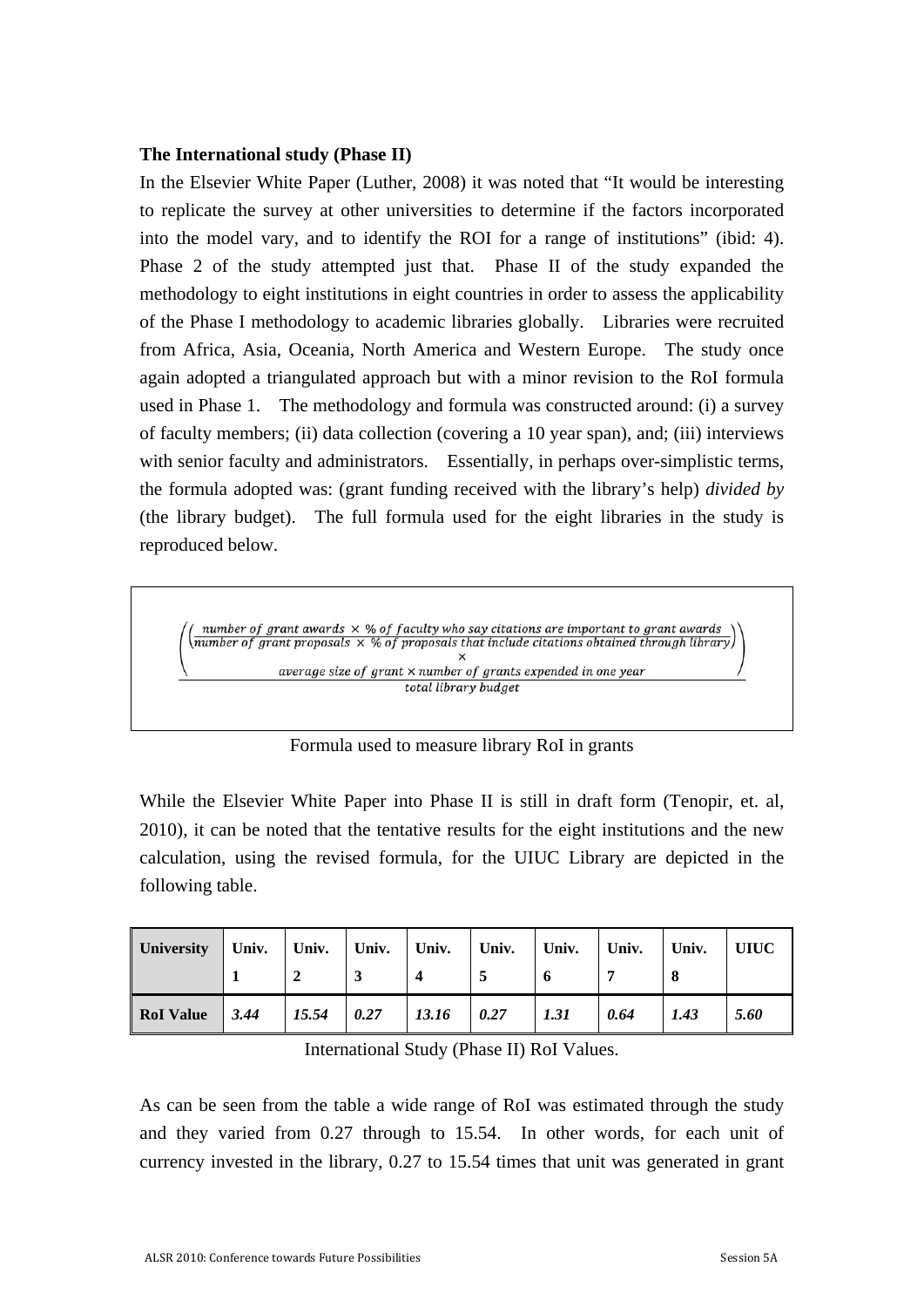income. The returns for three of the eight institutions were below 1, in other words those three generated a negative return in terms of contributing to grant income. While some variance was expected, the extent of this appears considerably more significant than was originally anticipated with the contrast clearly discernible in the following graph.



RoI of the eight institutions showing three below the \$1 mark

Without detailed knowledge of the eight institutions it remains nearly impossible to account for the degree of variance. It may be that some or all of the following factors/variables contributed to this.

# *1. The Predominating mission of the institution.*

Perhaps most obvious among the variables that would contribute to the significant variance is the degree to which each institution is research-focused. Institutions' whose primary mission is teaching excellence, are less inclined to apply for grants and in most cases have less opportunity and access to large grants for teaching and learning based research and development. By contrast institutions with a heavy research focus will be more aggressive in their pursuit of grants and generally have a wider range of grants available for which they may apply.

# *2. The Discipline emphasis of the institution.*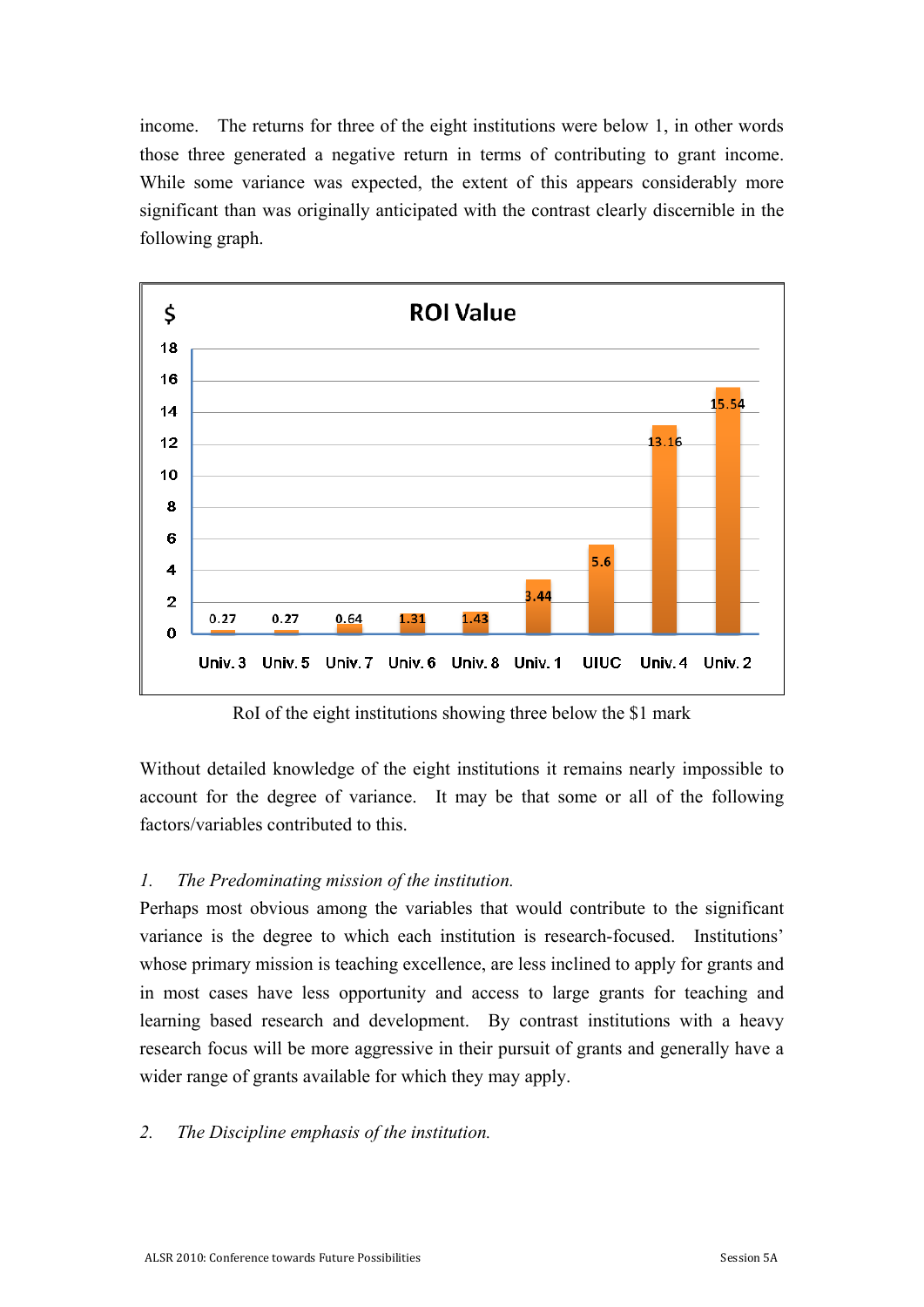The availability of grants is even more readily accessible to those organizations whose research emphasis is in the science/technology/medicine (STM) fields compared to those whose emphasis is on social sciences and humanities. Additional to this is the general recognition that STM disciplines, and in particular the life sciences, tend to draw larger grants.

# *3. The National agenda and availability of external funding sources.*

Across eight countries it may be well expected that the extent to which external funding sources will be available will vary significantly. In some countries, academic institutions rely more on government funding than competitive grant funding than they do in other countries.

# *4. Unrepresentative faculty data.*

While only a small part of the RoI formula is based on the survey results, results may have been skewed if unrepresentative responses were solicited from faculty. In other words if the percentage of responses from each faculty does not align with the percentage of the total faculty population that faculty represents, the results are not representative. The effect of this will vary depending on the degree to which that discipline is heavily successful with grants or not. That is to say it may have had a positive or an adverse affect on the RoI outcome. To illustrate this point, at University 5 the Life Sciences, Health and Medicine faculty account for 64.2% of the total institution's faculty whereas only 28.8% of the survey responses came from that faculty, most likely leading to a lower RoI given that these disciplines are often highly successful with large grant applications.

# *5. Other difficulties and possible limitations.*

There are many other possibilities that may have contributed to the discrepancies. Most of these primarily relate to the data collection processes. For example, the issue of grant funding may be seen as sensitive by some institutions' administrations who may have consequently been reluctant to disclose the data, making the investigation process not only time consuming but, more importantly, prone to error and omission. Even for those institutions that may not have encountered such reluctance of disclosure there were most likely variations in data that the eight universities kept and variations in the depth of the data kept, bearing in mind that 10 years of data was required as the study period.

Other factors that certainly contributed to complexity in the data gathering process, and thereby may have contributed to the variance include: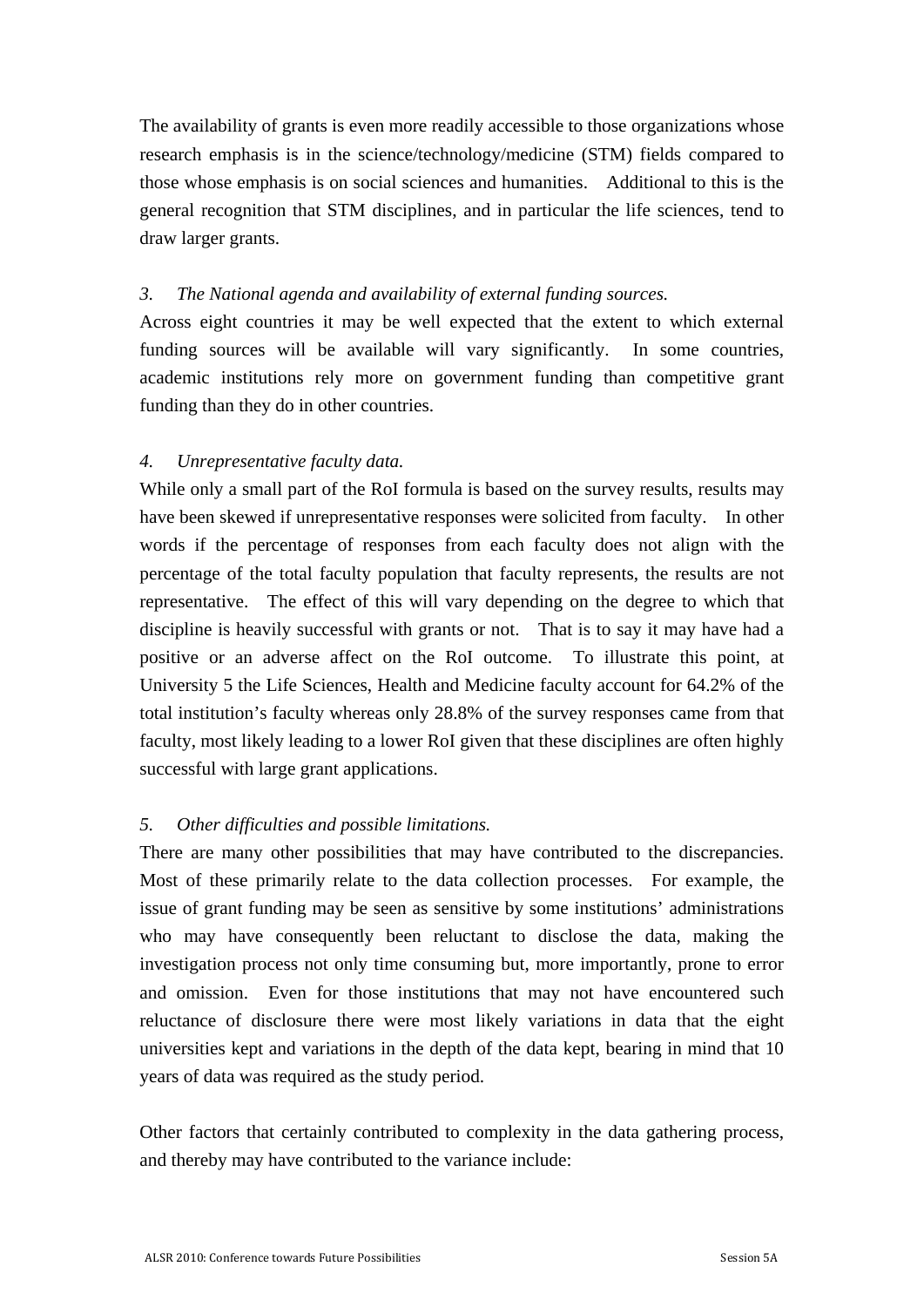- Differences in terminology (e.g. different academic ranks and how those translated in the data);
- The variations in data collection periods (e.g. the use of fiscal year, academic year, calendar year);
- Languages;
- The complexity of managing eight different datasets of varying quality and volume.

At the time of writing, further analysis of data is being undertaken by the project group in order to ensure that the data collected is accurate and that the findings are sound. This is an essential process if any validity is to be drawn from the results and if they are to be used persuasively for library support, be that financial or other.

# **Further findings from the international study**

While the "silver bullet" of a singular RoI figure may be persuasive with administrators governing libraries, the purpose of the Phase II study was not limited to establishing this single figure for the eight institutions. The complexity of the study through its triangulated approach yielded a wealth of other data that, while in part contributing to the RoI formula, also leads to revealing several key findings and conclusions. The draft White Paper (Tenopir et. al., 2010: 22) of the study also demonstrates how the libraries contributed to administrator's long term goals in terms of "raising the university's prestige, attracting and retaining productive faculty, and fostering innovative research and interdisciplinary collaboration" (ibid). Specifically, it concludes that:

- *Use of library*. Library resources are used by faculty in support of their scholarship, research, and teaching. Respondents reported that they spent at least 3.5 hours per week finding and accessing articles, and at least 9.8 hours reading articles;
- *E-resources*. Faculty use e-resources extensively and find that these increase their research efficiency as well as increase their productivity and their interdisciplinary and international perspectives. Furthermore, it was found that most respondents access at least half of the articles and books they cite in grant proposals, reports, and publications from their institutional library e-resources;
- *Administrator needs*. From the interviews with administrators, the common themes of recruiting, retaining and evaluating productive faculty, undergraduate, and postgraduate students as well as the need for institutional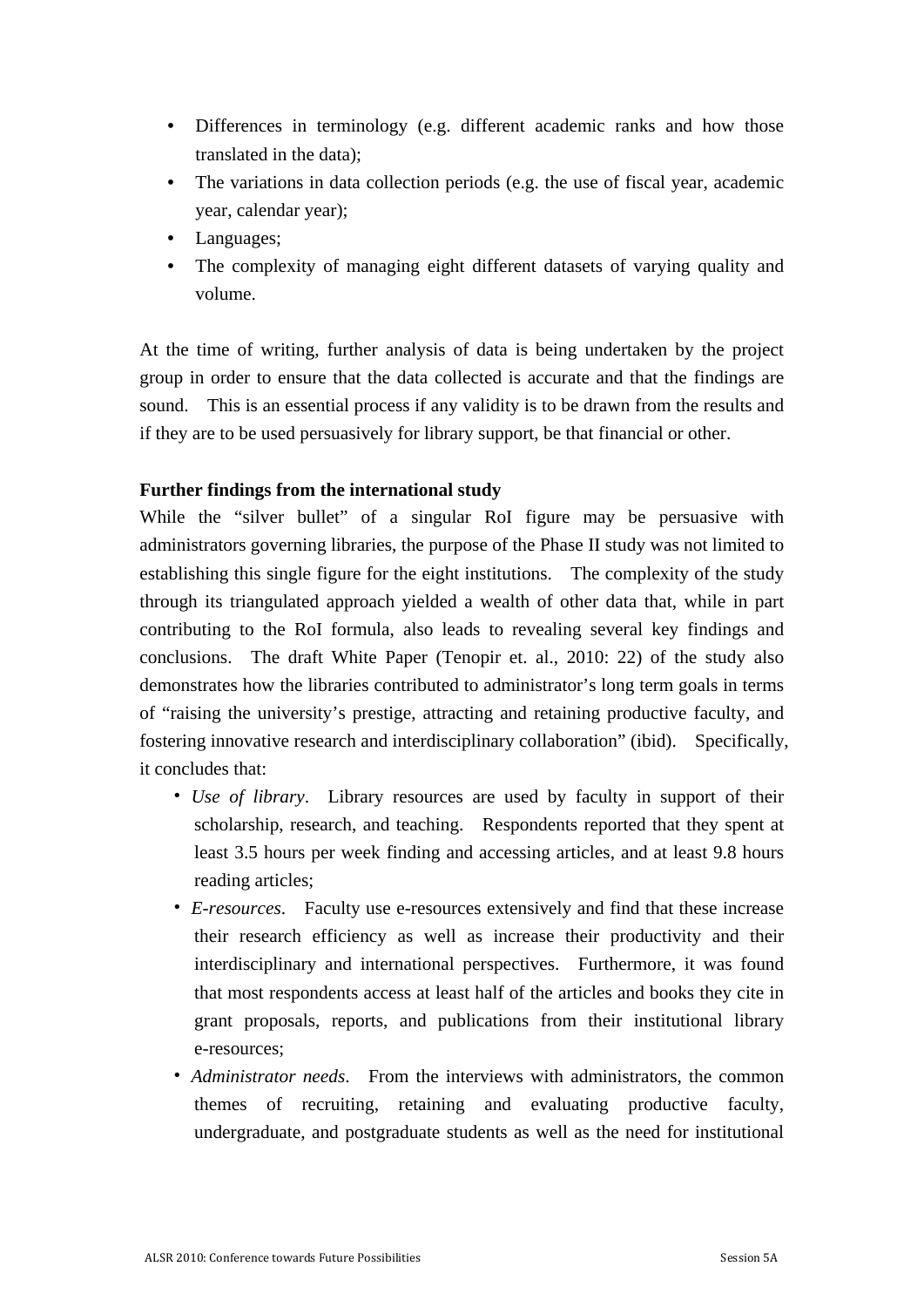international reputation were present. Administrators relied on the library to assist in these processes;

• *Library resources and grant proposals*. The vast majority of faculty use library resources to help prepare their grant proposals, articles, and reports and they consider these resources an important part of the grants process. Respondents cite an average of 14.93 to 26.5 books or articles in each grant proposal they write, 22.02 to 42.2 in each final grant report, and 22.1 to 42.19 for each article they write. For every article a respondent cites, s/he reads 18.0 to 40.22 other articles.

While most librarians would hardly find these conclusions surprising, they nonetheless serve to be reassuring and as acknowledgment of what we have long believed. And, given that these findings were highly consistent across all eight institutions, there is little scope in questioning their validity.

#### **The Next study (Phase III)**

While the results from Phase II are being further analysed and assessed for accuracy and error, plans are nonetheless afoot to extend the study to a third phase which will adopt a much broader approach aiming to examine mechanisms to quantify the contributions which the library makes in creating value in multiple ways, as opposed to Phases I and II which focused on grant income. Phase III will look at multiple measures to estimate the returns on investment the library makes in its "contributions to teaching, student engagement, and the university's overall stature" (Tenopir, et. al., 2010: 22). To make this more complex phase more manageable, a smaller number of institutions will be used as the test beds. It is proposed that three institutions from the United States will be used along with participation from the Association of Research Libraries (ARL) to develop tools that can be tested in other libraries. Given the difficulties evidenced in Phase II, this phase represents an even more complex attempt to derive a methodology from which all academic and research libraries serve to benefit.

#### **Conclusion**

These studies have provided a beginning step to an important way of thinking about academic libraries and their role in the institutions they serve. Irrespective of the type of library, the clientele they serve, the countries to which they belong, the ever increasing call for libraries to demonstrate the value that they bring to their constituents is a call that can no longer be ignored by academic librarians or rejected on the grounds of difficulty. Despite the difficulties and the investment required in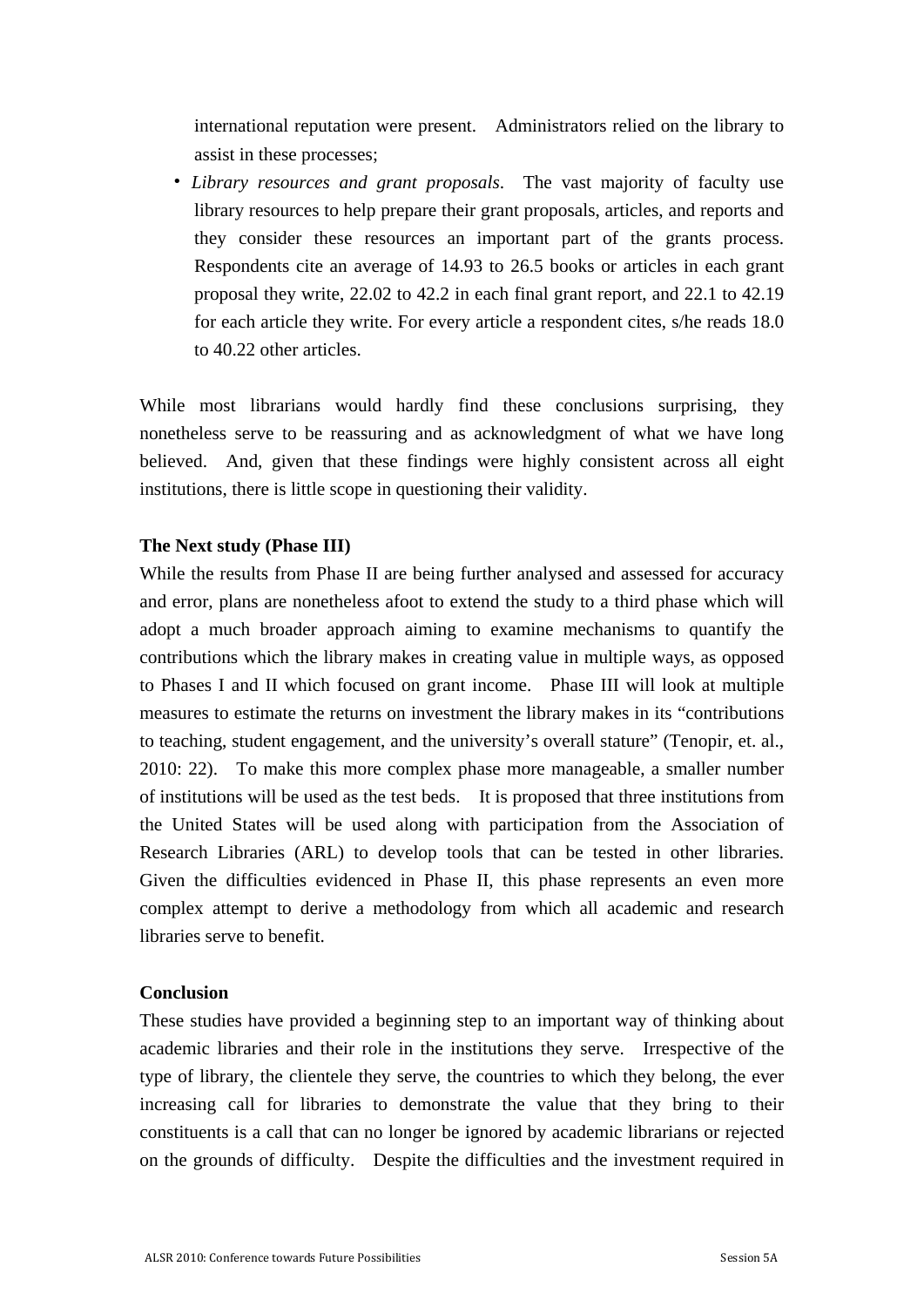developing these methodologies, the necessity to "get it right" must be at the forefront so that a rigorous protocol is developed that cannot be challenged or dismissed as faulted. While the complexity of the task remains a reality, studies such as those discussed above have served to highlight this growing need and to move some way towards developing a methodology, or more likely, methodologies, that can be adapted contextually to suit institutional individuality and idiosyncrasy. Like the search for the mythical holy grail, the journey is long. Unlike the search for the mythical holy grail, the journey will have an end.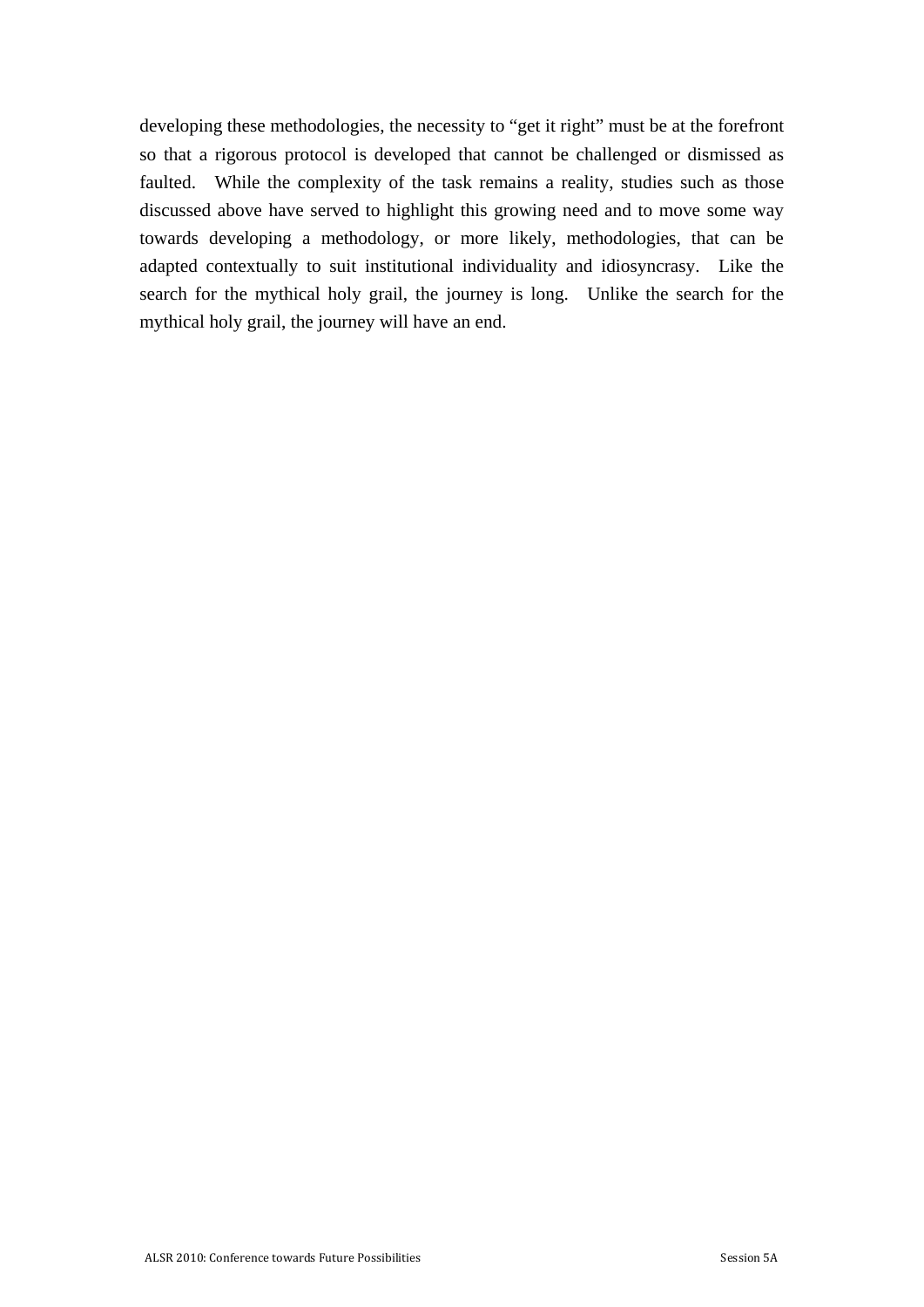# **References**

British Library (2003), *Increasing our Value* (December 2003). URL: http://www.bl.uk/aboutus/stratpolprog/increasingvalue/ [22 January, 2010].

British Library (2003a), *Measuring our Value: Results of an Independent Economic Impact Study Commissioned by the British Library to Measure the Library's Direct and Indirect Value to the UK Economy* (December 2003).

URL: http://www.bl.uk/aboutus/stratpolprog/increasingvalue/measuring.pdf [22] January, 2010].

GfK NOP Market Research (2009), *Library Budget Predictions for 2010: Results from a Telephone Survey, August, 2009*. (Unpublished document).

Imholz, S., & Arns, J.W. (2007), *Worth Their Weight: An Assessment of the Evolving Field of Library Valuation.* Americans for Libraries Council. URL: http://www.actforlibraries.org/pdf/WorthTheirWeight.pdf [22 January, 2010].

Kaufman, P. (2008), "The Library as strategic investment: Results of the Illinois return on investment study", *LIBER Quarterly,* 18(3/4), 424-436.

Kaufman, P. (2008a), "University investments in the library: What's the payback? A Case study at the University of Illinois at Urbana-Champaign", *ALA Midwinter 2008*, Philadelphia, 2008. URL: http://www.ideals.uiuc.edu/handle/2142/3587 [29 January, 2010].

Kaufman, P & Watstein, S.B. (2008), "Library value (return on investment, ROI) and the challenge of placing a value on public services", *Reference Services Review*, 36(3), 226-231.

Kolowich, S. (2009), "Libraries of the future, *Inside Higher Ed"*, September 24, 2009. URL: http://www.insidehighered.com/news/2009/09/24/libraries [22 January, 2010].

Luther, J. (2008), *University Investment in the Library: What's the Return? A Case Study at the University of Illinois at Urbana-Champaign*. Report prepared for Elsevier Library Connect.

URL: http://libraryconnect.elsevier.com/whitepapers/0108/lcwp010801.html [22] January, 2010].